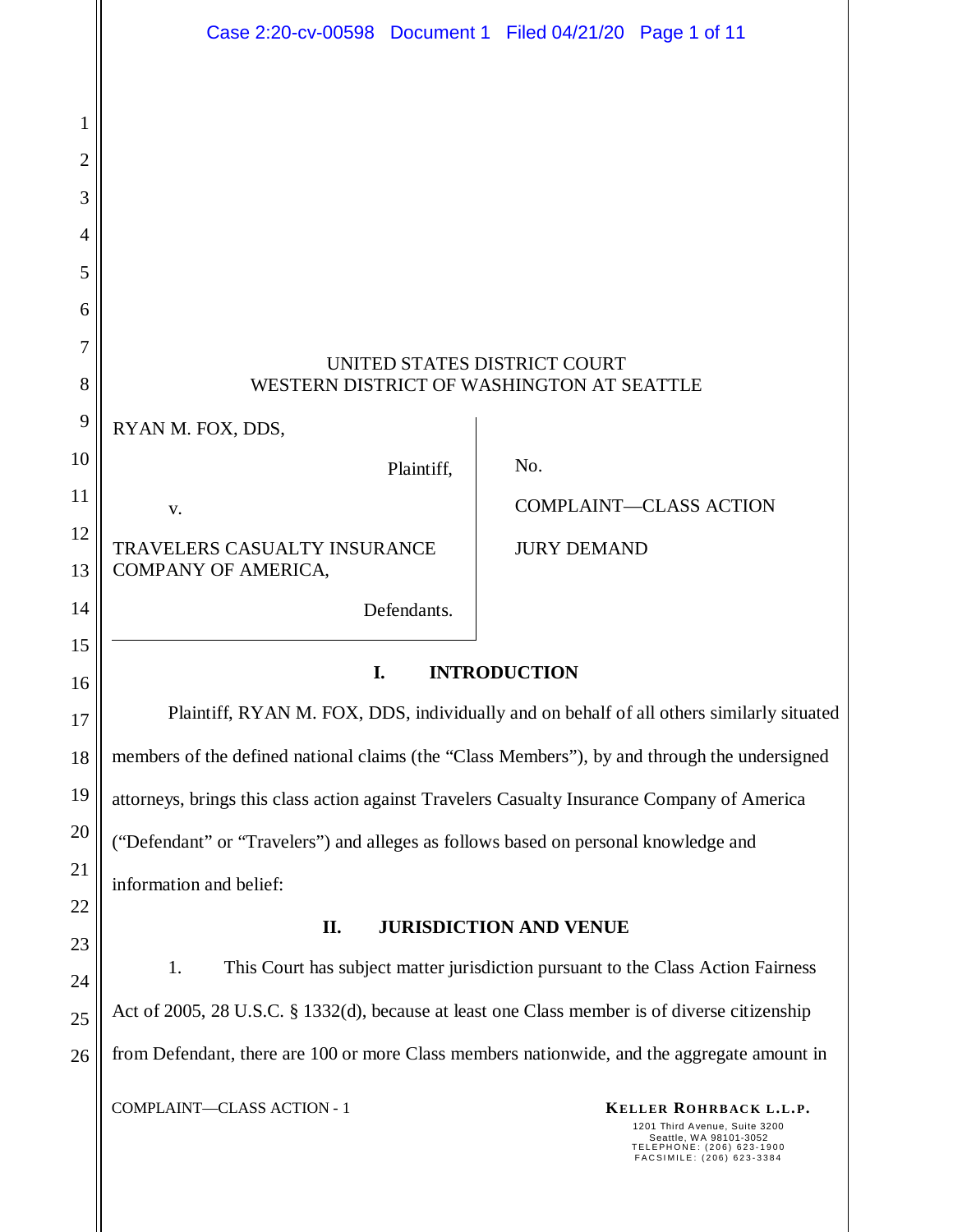controversy exceeds \$5,000,000. The Court has supplemental jurisdiction over Plaintiffs' state law claims under 28 U.S.C. § 1367.

2. Venue is proper in this District pursuant to 28 U.S.C. § 1391(b)(3) because the Court has personal jurisdiction over Defendant, a substantial portion the alleged wrongdoing occurred in this District and the state of Washington, and Defendant has sufficient contacts with this District and the state of Washington.

3. Venue is proper in the Western District of Washington pursuant to 28 U.S.C. § 1391(b)(2) because a substantial part of the events or omissions giving rise to the claims at issue in this Complaint arose in this District. Plaintiff's place of business is located in Seattle, WA, King County. This action is therefore appropriately filed in the Seattle Division because a substantial portion of the events giving rise to this lawsuit arose in King County.

## **III. PARTIES**

4. Plaintiff Ryan M. Fox, DDS, owns and operates a dentistry practice located at 12527 NE 144th St, Kirkland, WA 98034.

5. Defendant Travelers Casualty Insurance Company of America, is an insurance carrier incorporated and domiciled in the State of Connecticut, with its principal place of business in Connecticut.

## **IV. NATURE OF THE CASE**

6. Due to COVID-19 and a state-ordered mandated closure, Plaintiff cannot provide dentistry services. Plaintiff intended to rely on his business insurance to keep his business alive. This lawsuit is filed to ensure that Plaintiff and other similarly-situated policyholders receive the insurance benefits to which they are entitled and for which they paid.

**COMPLAINT—CLASS ACTION - 2 KELLER ROHRBACK L.L.P.**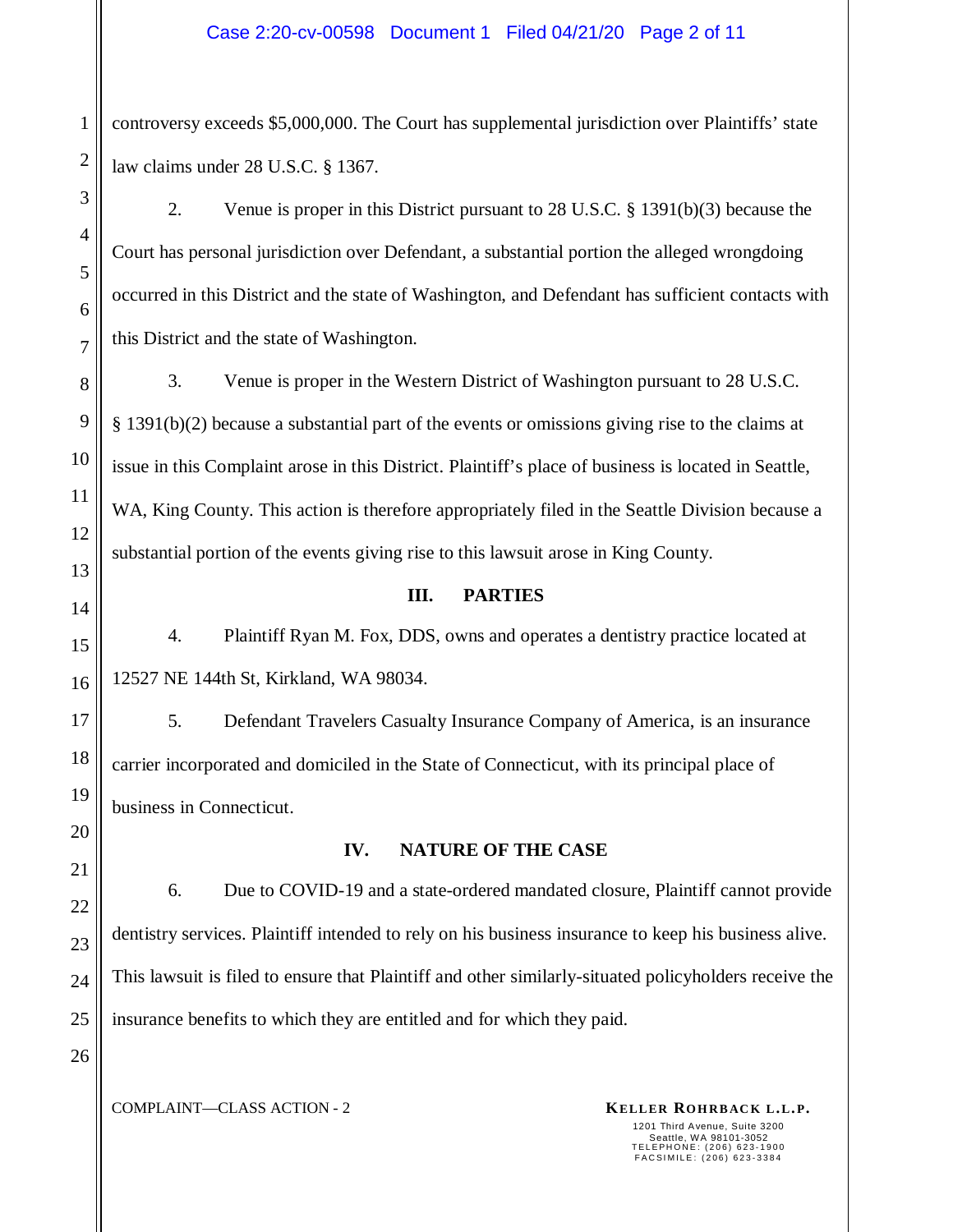## Case 2:20-cv-00598 Document 1 Filed 04/21/20 Page 3 of 11

7. Defendant Travelers Casualty Insurance Company of America (Travelers) issued one or more insurance policies to Plaintiff, including Businessowners Property Coverage and related endorsements, insuring Plaintiff's property and business practice and other coverages, with effective dates of February 7, 2020 to February 7, 2021.

8. Plaintiff's business property includes property owned and leased by Plaintiff and used for general business purposes for the specific purpose of dentistry and other business activities.

9. Travelers' Businessowners Property Coverage promises to pay Plaintiff for risks of "DIRECT PHYSICAL LOSS" to covered property and includes coverage for risks of both "loss of or damage to" covered property.

10. Travelers' Businessowners Property Coverage provides Plaintiff with Business Income Coverage, Extra Expense Coverage, Extended Business Income Coverage and Civil Authority Coverage.

11. Plaintiff paid all premiums for the coverage when due.

12. On or about January 2020, the United States of America saw its first cases of persons infected by COVID-19, which has been designated a worldwide pandemic.

13. In light of this pandemic, Washington Governor Jay Inslee issued certain proclamations and orders affecting many persons and businesses in Washington, whether infected with COVID-19 or not, requiring certain public health precautions. Among other things, Governor Inslee's "Stay Home, Stay Healthy" order required the closure of all non-essential businesses, including Plaintiff's dental practice.

14. Plaintiff's property sustained direct physical loss or damage as a result of the proclamations and orders.

**COMPLAINT—CLASS ACTION - 3 KELLER ROHRBACK L.L.P.**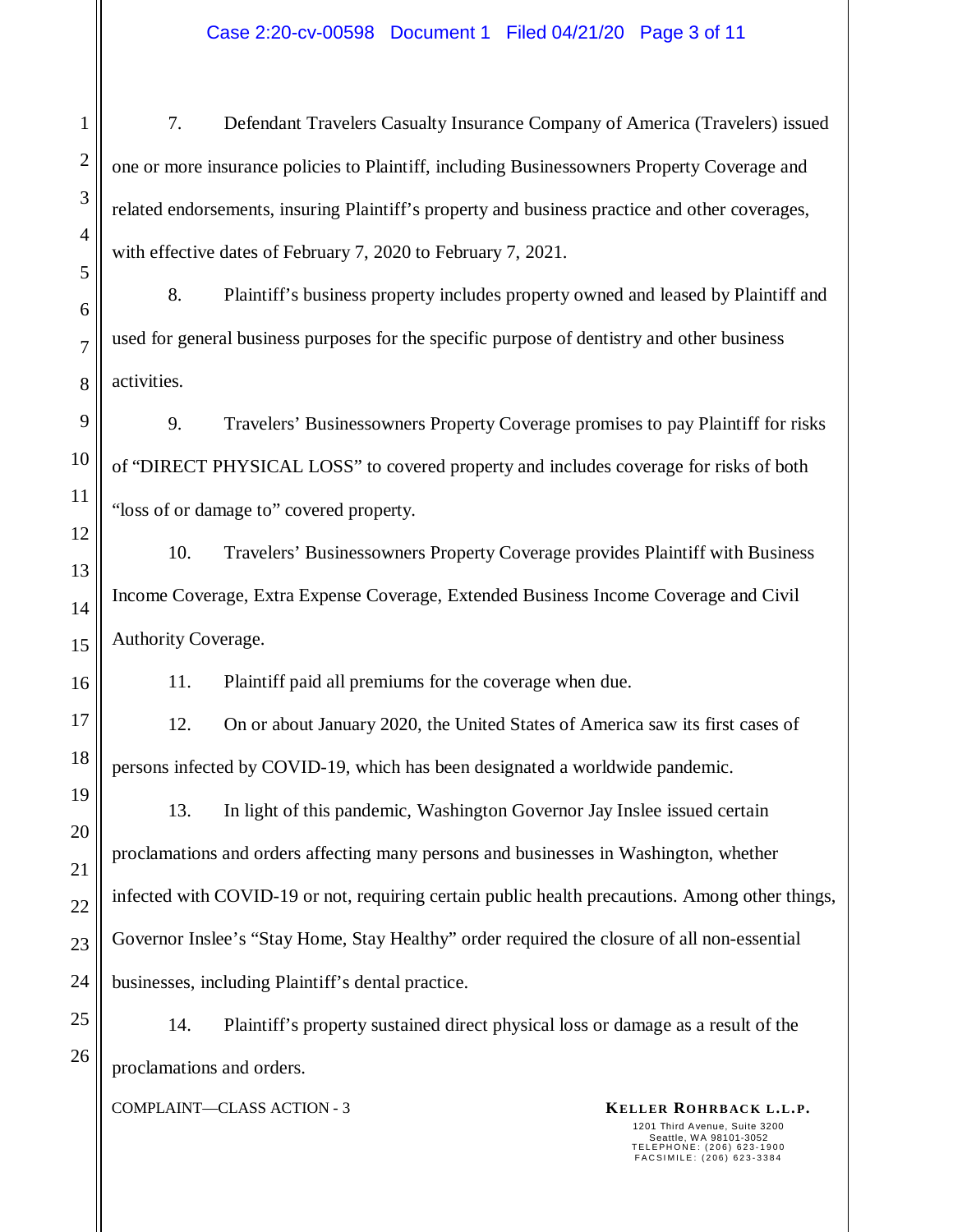Case 2:20-cv-00598 Document 1 Filed 04/21/20 Page 4 of 11

**COMPLAINT—CLASS ACTION - 4 KELLER ROHRBACK L.L.P.** 1 2 3 4 5 6 7 8 9 10 11 12 13 14 15 16 17 18 19 20 21 22 23 24 25 26 15. Plaintiff's property will continue to sustain direct physical loss or damage covered by the Travelers policy or policies, including but not limited to business interruption, extra expense, interruption by civil authority, and other expenses. 16. Plaintiff's property cannot be used for its intended purposes. 17. As a result of the above, Plaintiff has experienced and will experience loss covered by the Travelers policy or policies. 18. Plaintiff will soon make a claim with Travelers for its loss, and upon information and belief, its claim will be denied. **V. CLASS ACTION ALLEGATIONS**  19. This matter is brought by Plaintiff Fox on behalf of himself and those similarly situated, under Federal Rules of Civil Procedure  $23(b)(1)$ ,  $23(b)(2)$ , and  $23(b)(3)$ . 20. The Classes that Plaintiff Fox seek to represent are defined at this time as: A. *Business Income Coverage Breach of Contract Class:* All persons and entities in the United States insured under a Travelers policy with Business Income Coverage who suffered a suspension of their business at the covered premises due to COVID-19 and whose Business Income claim was denied by Travelers. B. *Business Income Coverage Declaratory Relief Class:* All persons and entities in the United States insured under a Travelers policy with Business Income Coverage who suffered a suspension of their business at the covered premises due to COVID-19. C. *Extra Expense Breach of Contract Class:* All persons and entities in the United States insured under a Travelers policy with Extra Expense coverage who sought to minimize the suspension of business at the covered premises in connection with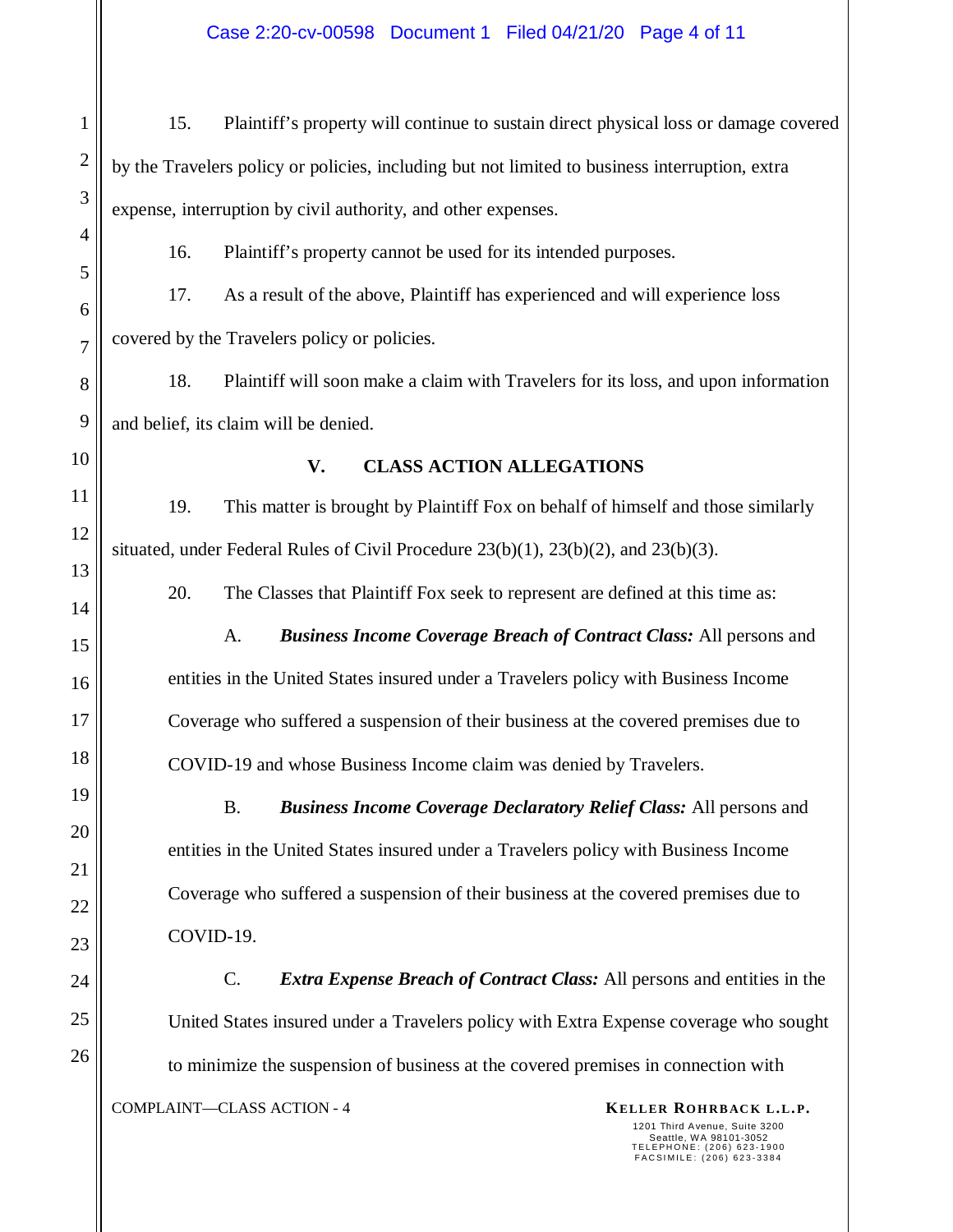COVID-19 and whose Extra Expense coverage claim was denied by Travelers despite their efforts to minimize the suspension of their business.

D. *Extra Expense Declaratory Relief Class:* All persons and entities in the United States insured under a Travelers policy with Extra Expense coverage who sought to minimize losses from the suspension of their business at the covered premises due to COVID-19.

E. *Extended Business Income Breach of Contract Class*: All persons and entities in the United States insured under a Travelers policy with Extended Business Income coverage who suffered a suspension of their business at the covered premises due to COVID-19.

F. *Extended Business Income Declaratory Relief Class:* All persons and entities in the United States insured under a Travelers policy with Extended Business Income coverage who suffered a suspension of their business at the covered premises due to COVID-19.

G. *Civil Authority Breach of Contract Class:* All persons and entities in the United States insured under a Travelers policy with Civil Authority coverage who suffered a loss of business income and/or extra expense due to the impact of COVID-19 and whose Civil Authority claim was denied by Travelers.

**COMPLAINT—CLASS ACTION - 5 KELLER ROHRBACK L.L.P.** H. *Civil Authority Declaratory Relief Class:* All persons and entities in the United States insured under a Travelers policy with Civil Authority coverage who suffered a loss of business income and/or extra expense due to the impact of COVID-19. 21. Excluded from the Class are Defendant's officers, directors, and employees; the judicial officers and associated court staff assigned to this case; and the immediate family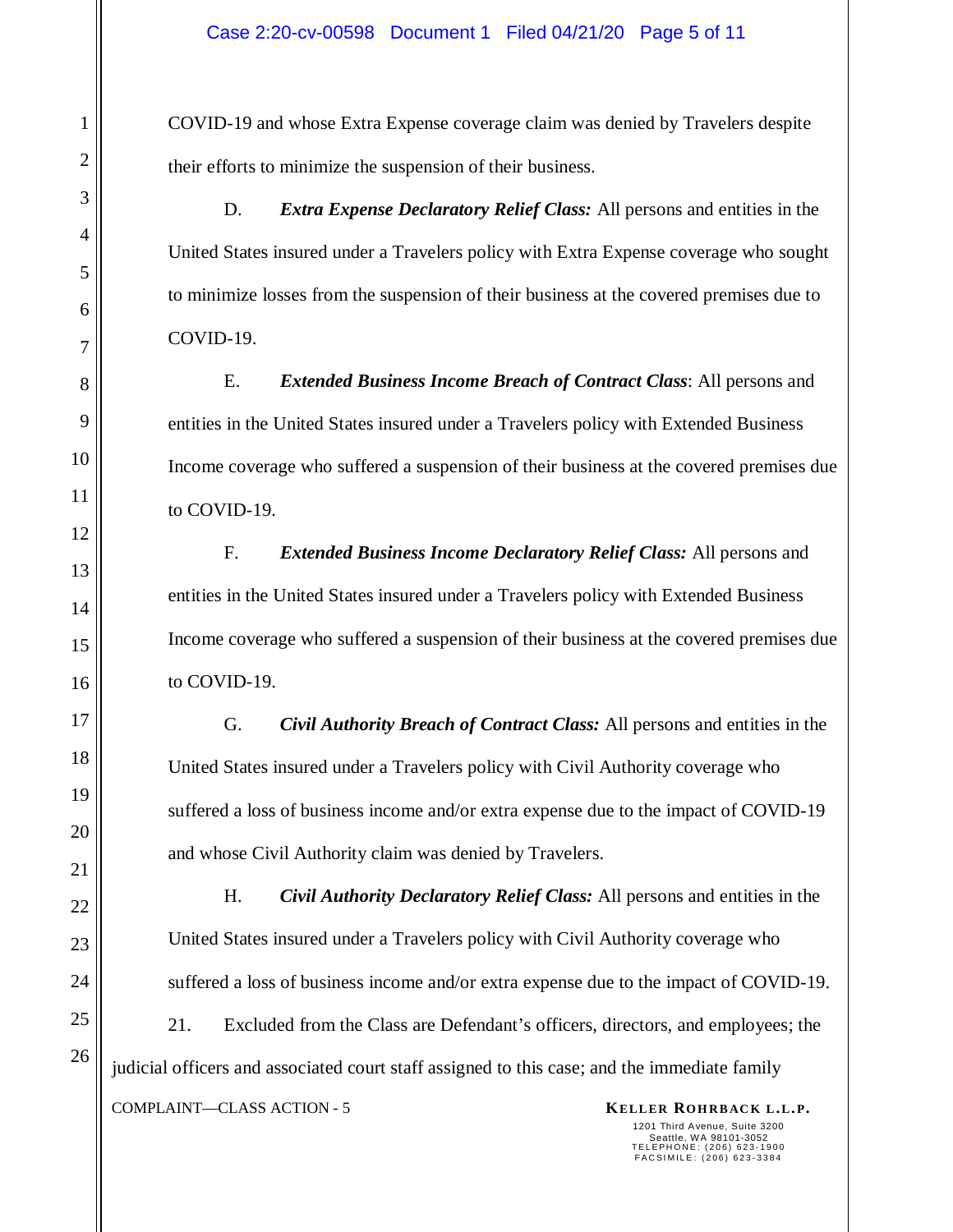## Case 2:20-cv-00598 Document 1 Filed 04/21/20 Page 6 of 11

2 members of such officers and staff. Plaintiff Fox reserves the right to amend the Class definition based on information obtained in discovery.

22. This action may properly be maintained on behalf of each proposed Class under the criteria of Rule 23 of the Federal Rules of Civil Procedure.

23. **Numerosity**: The members of the Class are so numerous that joinder of all members would be impractical. Plaintiff is informed and believes that the proposed Class contains thousands of members. The precise number of class members can be ascertained through discovery, which will include Defendant's records of policyholders.

24. **Commonality and Predominance**: Common questions of law and fact predominate over any questions affecting only individual members of the Class. Common questions include, but are not limited to, the following:

A. Whether the class members suffered covered losses based on common policies issued to members of the Class;

B. Whether Travelers acted in a manner common to the class and wrongfully denied claims for coverage relating to COVID-19 and/or closure orders issued by Governor Inslee and others civil authorities;

C. Whether Business Income coverage in Travelers' policies of insurance applies to a suspension of business relating to COVID-19 and/or closure orders issued by Governor Inslee and others civil authorities;

D. Whether Travelers' Extra Expense coverage applies to efforts to minimize a loss relating to COVID-19 and/or closure orders issued by Governor Inslee and others civil authorities;

**COMPLAINT—CLASS ACTION - 6 KELLER ROHRBACK L.L.P.** 

1

3

4

5

6

7

8

9

10

11

12

13

14

15

16

17

18

19

20

21

22

23

24

25

26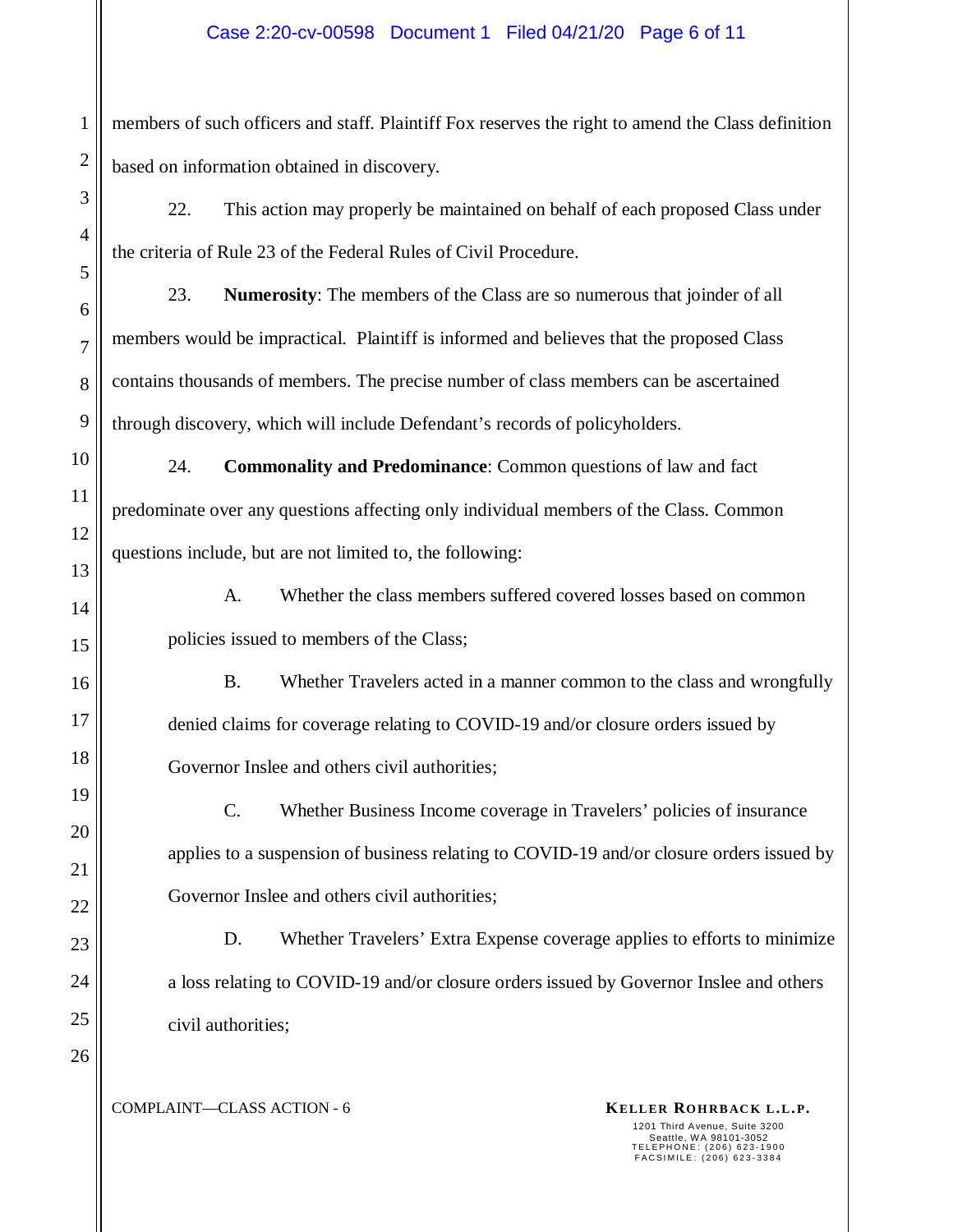E. Whether Travelers' Extended Business Income coverage applies to a suspension of business relating to COVID-19 and/or closure orders issued by Governor Inslee and others civil authorities;

F. Whether Travelers' Civil Authority Coverage applies to a suspension of business relating to the impact of COVID-19 and/or closure orders issued by Governor Inslee and others civil authorities;

G. Whether Travelers has breached its contracts of insurance through a blanket denial of all claims based on business interruption, business income loss or closures related to COVID-19 and/or closure orders issued by Governor Inslee and others civil authorities;

H. Whether, because of Defendant's conduct, Plaintiff Fox and the class members have suffered damages; and if so, the appropriate amount thereof; and

I. Whether, because of Defendant's conduct, Plaintiff Fox and the class members are entitled to equitable and declaratory relief, and if so, the nature of such relief.

25. **Typicality**: Plaintiff Fox's claims are typical of the claims of the members of the classes. Plaintiff Fox and all the members of the classes have been injured by the same wrongful practices of Defendant. Plaintiff Fox's claims arise from the same practices and course of conduct that give rise to the claims of the members of the Class and are based on the same legal theories.

26. **Adequacy**: Plaintiff Fox will fully and adequately assert and protect the interests of the classes and has retained class counsel who are experienced and qualified in prosecuting

**COMPLAINT—CLASS ACTION - 7 KELLER ROHRBACK L.L.P.**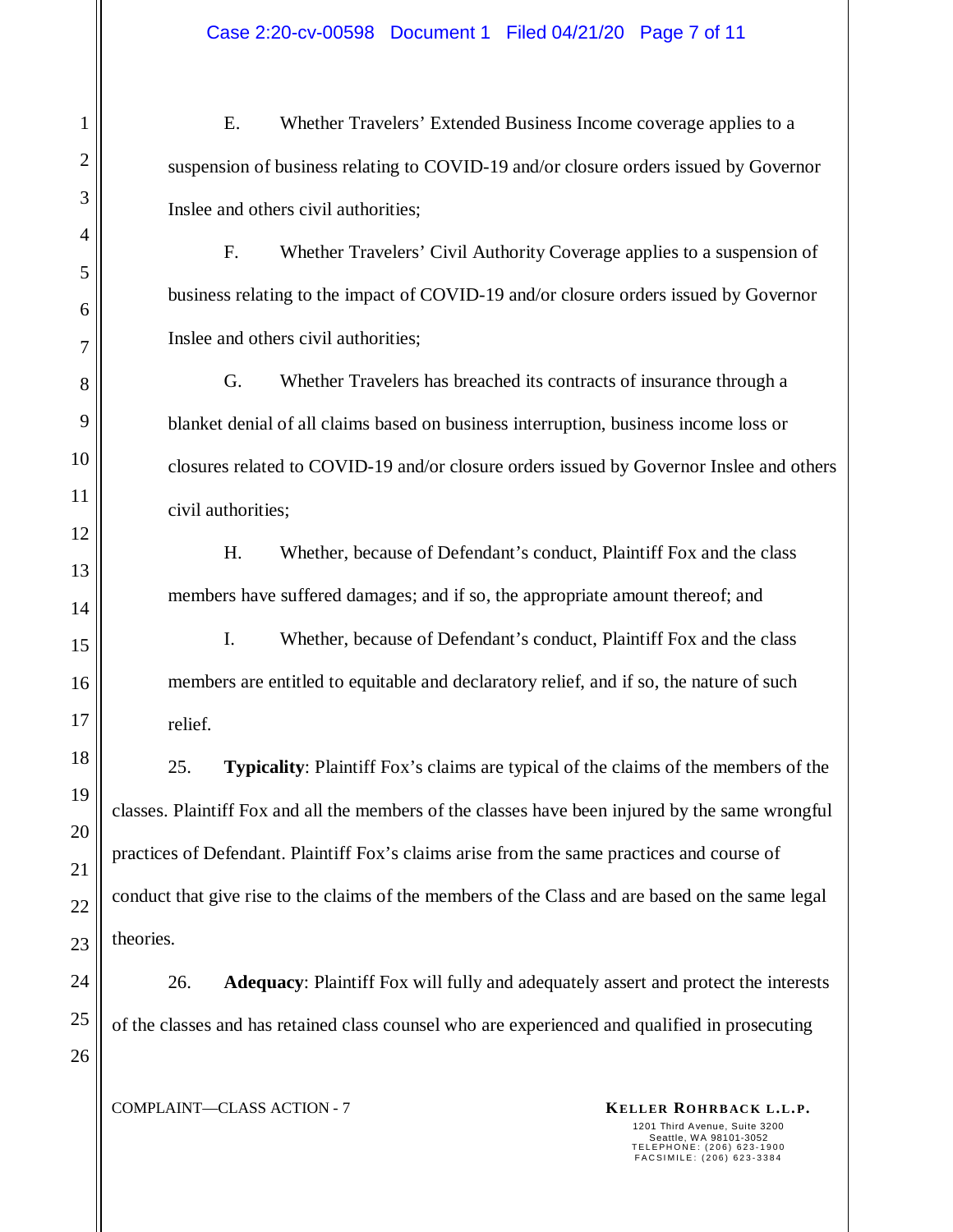class actions. Neither Plaintiff Fox nor his attorneys have any interests contrary to or in conflict with the Class.

27. **Federal Rule of Civil Procedure 23(b)(1), the Risk of Inconsistent or Varying Adjudications and Impairment to Other Class Members' Interests**: Plaintiff seeks adjudication as to the interpretation, and resultant scope, of Defendant's policies, which are common to all members of the class. The prosecution of separate actions by individual members of the classes would risk of inconsistent or varying interpretations of those policy terms and create inconsistent standards of conduct for Defendant. The policy interpretations sought by Plaintiff could also impair the ability of absent class members to protect their interests.

28. **Federal Rule of Civil Procedure 23(b)(2), Declaratory and Injunctive Relief**: Defendant acted or refused to act on grounds generally applicable to Plaintiff and other members of the proposed classes making injunctive relief and declaratory relief appropriate on a classwide basis.

29. **Federal Rule of Civil Procedure 23(b)(3), Superiority**: A class action is superior to all other available methods of the fair and efficient adjudication of this lawsuit. While the aggregate damages sustained by the classes are likely to be in the millions of dollars, the individual damages incurred by each class member may be too small to warrant the expense of individual suits. Individual litigation creates a risk of inconsistent and/or contradictory decisions and the court system would be unduly burdened by individual litigation of such cases. A class action would result in a unified adjudication, with the benefits of economies of scale and supervision by a single court.

24 25 26

1

2

3

4

5

6

7

8

9

10

11

12

13

14

15

16

17

18

19

20

21

22

23

**COMPLAINT—CLASS ACTION - 8 KELLER ROHRBACK L.L.P.**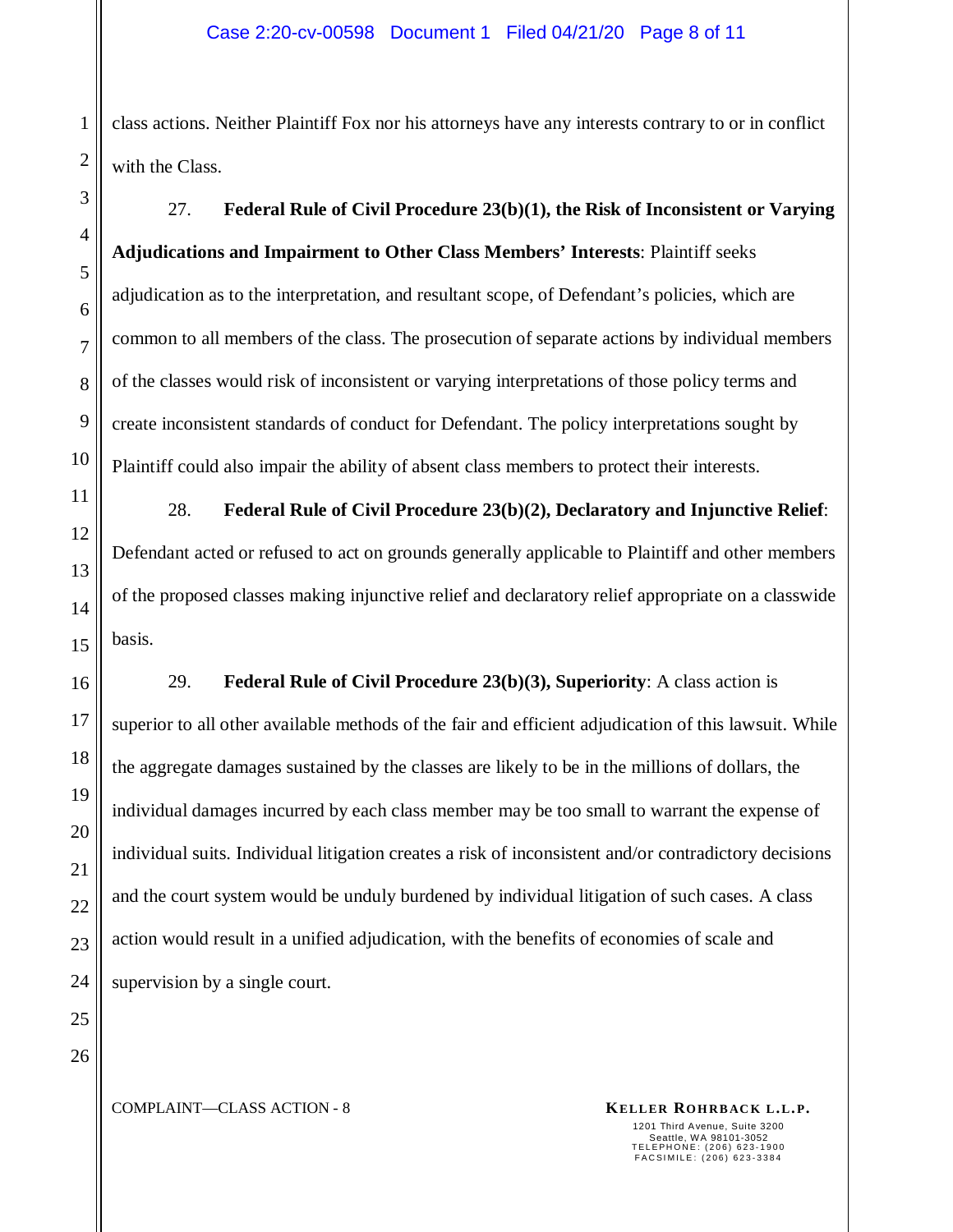**COMPLAINT—CLASS ACTION - 9 KELLER ROHRBACK L.L.P.** 1201 Third Avenue, Suite 3200 Seattle, WA 98101-3052<br>TELEPHONE: (206) 623-1900<br>FACSIMILE: (206) 623-3384 1 2 3 4 5 6 7 8 9 10 11 12 13 14 15 16 17 18 19 20 21 22 23 24 25 26 **VI. CAUSES OF ACTION Count One—Declaratory Judgment**  *(Brought on behalf of the Business Income Coverage Declaratory Relief Class, Extended Business Income Declaratory Relief Class, Civil Authority Declaratory Relief Class, and Extra Expense Declaratory Relief Class)*  30. Previous paragraphs alleged are incorporated herein. 31. This is a cause of action for declaratory judgment pursuant to the Declaratory Judgment Act, codified at 28 U.S.C. § 2201. 32. Plaintiff Fox brings this cause of action on behalf of the Business Income Coverage Declaratory Relief Class, Extended Business Income Declaratory Relief Class, Civil Authority Declaratory Relief Class, and Extra Expense Declaratory Relief Class. 33. Plaintiff Fox seeks a declaratory judgment declaring that Plaintiff Fox's and class members losses and expenses resulting from the interruption of their business are covered by the Policy. 34. Plaintiff Fox seeks a declaratory judgment declaring that Travelers is responsible for timely and fully paying all such losses. **Count Two—Breach of Contract**  *(Brought on behalf of the Business Income Coverage Breach of Contract Class, Extended Business Income Breach of Contract Class, Civil Authority Breach of Contract Class, and Extra Expense Breach of Contract Class)*  35. Previous paragraphs alleged are incorporated herein.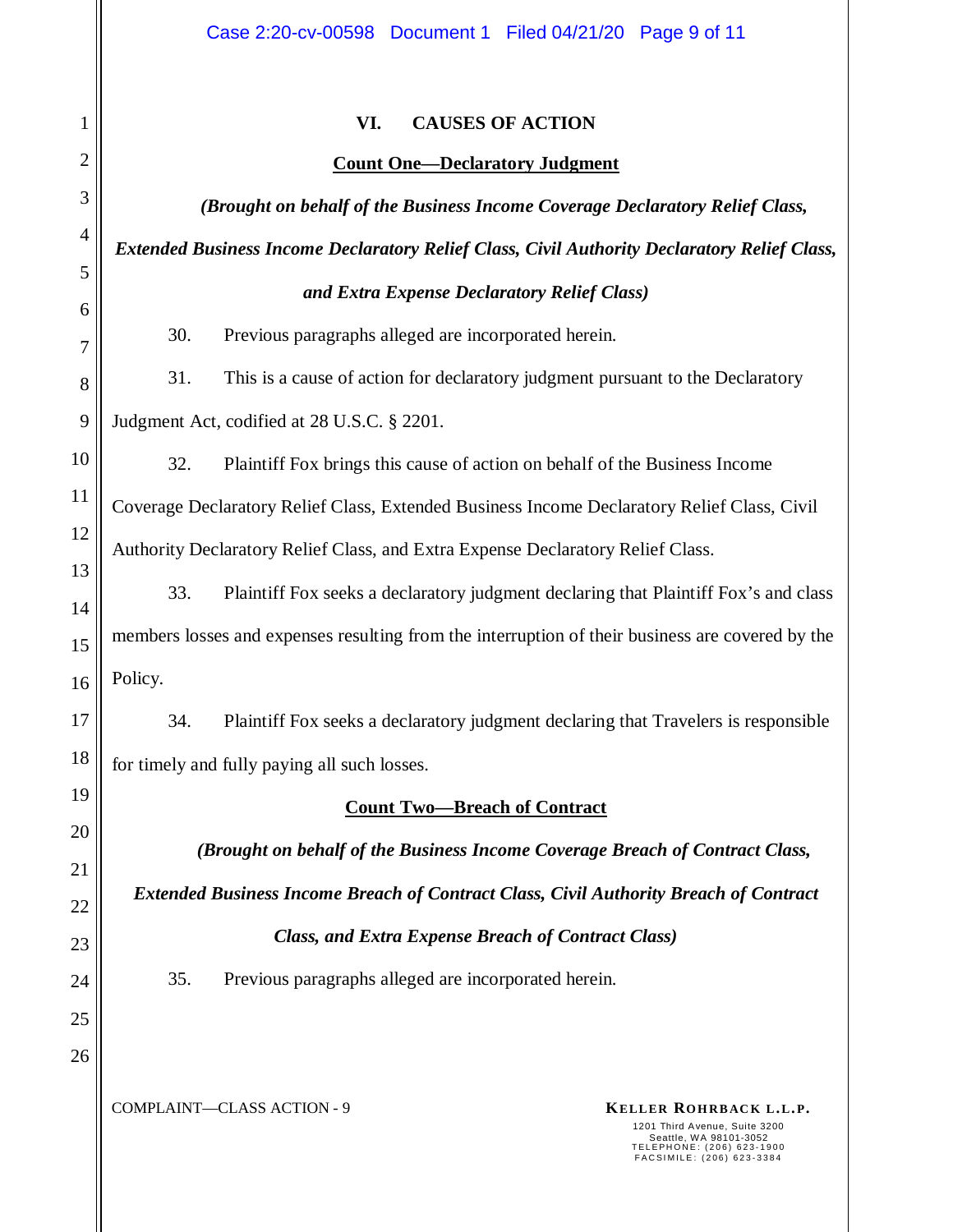# Case 2:20-cv-00598 Document 1 Filed 04/21/20 Page 10 of 11

| $\mathbf{1}$   | 36.                     | Plaintiff Fox brings this cause of action on behalf of the Business Income                      |                                                                                                                                             |
|----------------|-------------------------|-------------------------------------------------------------------------------------------------|---------------------------------------------------------------------------------------------------------------------------------------------|
| $\sqrt{2}$     |                         | Coverage Breach of Contract Class, Extended Business Income Breach of Contract Class, Civil     |                                                                                                                                             |
| 3              |                         | Authority Breach of Contract Class, and Extra Expense Breach of Contract Class.                 |                                                                                                                                             |
| $\overline{4}$ | 37.                     | The Policy is a contract under which Plaintiff Fox and the class paid premiums to               |                                                                                                                                             |
| 5<br>6         |                         | Travelers in exchange for Travelers's promise to pay Plaintiff Fox and the class for all claims |                                                                                                                                             |
| $\overline{7}$ | covered by the Policy.  |                                                                                                 |                                                                                                                                             |
| 8              | 38.                     | Plaintiff Fox has paid its insurance premiums.                                                  |                                                                                                                                             |
| 9              | 39.                     | Plaintiff Fox will soon file a written claim for her loss covered by the Policy.                |                                                                                                                                             |
| 10             |                         | Upon information and belief, Travelers has denied coverage for other similarly situated         |                                                                                                                                             |
| 11             |                         | policyholders and will again deny Plaintiff Fox's claim.                                        |                                                                                                                                             |
| 12             | 40.                     | Denying coverage for the claim is a breach of the insurance contract.                           |                                                                                                                                             |
| 13<br>14       | 41.                     | Plaintiff Fox is harmed by the breach of the insurance contract by Travelers.                   |                                                                                                                                             |
| 15             |                         | <b>PRAYER FOR RELIEF</b><br>VII.                                                                |                                                                                                                                             |
| 16             | 1.                      | A declaratory judgment that the policy or policies cover the plaintiff's losses and             |                                                                                                                                             |
| 17             |                         | expenses resulting from the interruption of the plaintiff's business by COVID-19.               |                                                                                                                                             |
| 18             | 2.                      | A declaratory judgment that the defendant is responsible for timely and fully                   |                                                                                                                                             |
| 19             | paying all such losses. |                                                                                                 |                                                                                                                                             |
| 20             | 3.                      | Damages.                                                                                        |                                                                                                                                             |
| 21<br>22       | 4.                      | Pre-judgment interest.                                                                          |                                                                                                                                             |
| 23             | 5.                      | Reasonable attorney fees and costs.                                                             |                                                                                                                                             |
| 24             | 6.                      | Such further and other relief as the Court shall deem appropriate.                              |                                                                                                                                             |
| 25             |                         | <b>JURY DEMAND</b><br>VIII.                                                                     |                                                                                                                                             |
| 26             |                         | Plaintiff Fox demands a jury trial on all claims so triable.                                    |                                                                                                                                             |
|                |                         | <b>COMPLAINT-CLASS ACTION - 10</b>                                                              | KELLER ROHRBACK L.L.P.<br>1201 Third Avenue, Suite 3200<br>Seattle, WA 98101-3052<br>TELEPHONE: (206) 623-1900<br>FACSIMILE: (206) 623-3384 |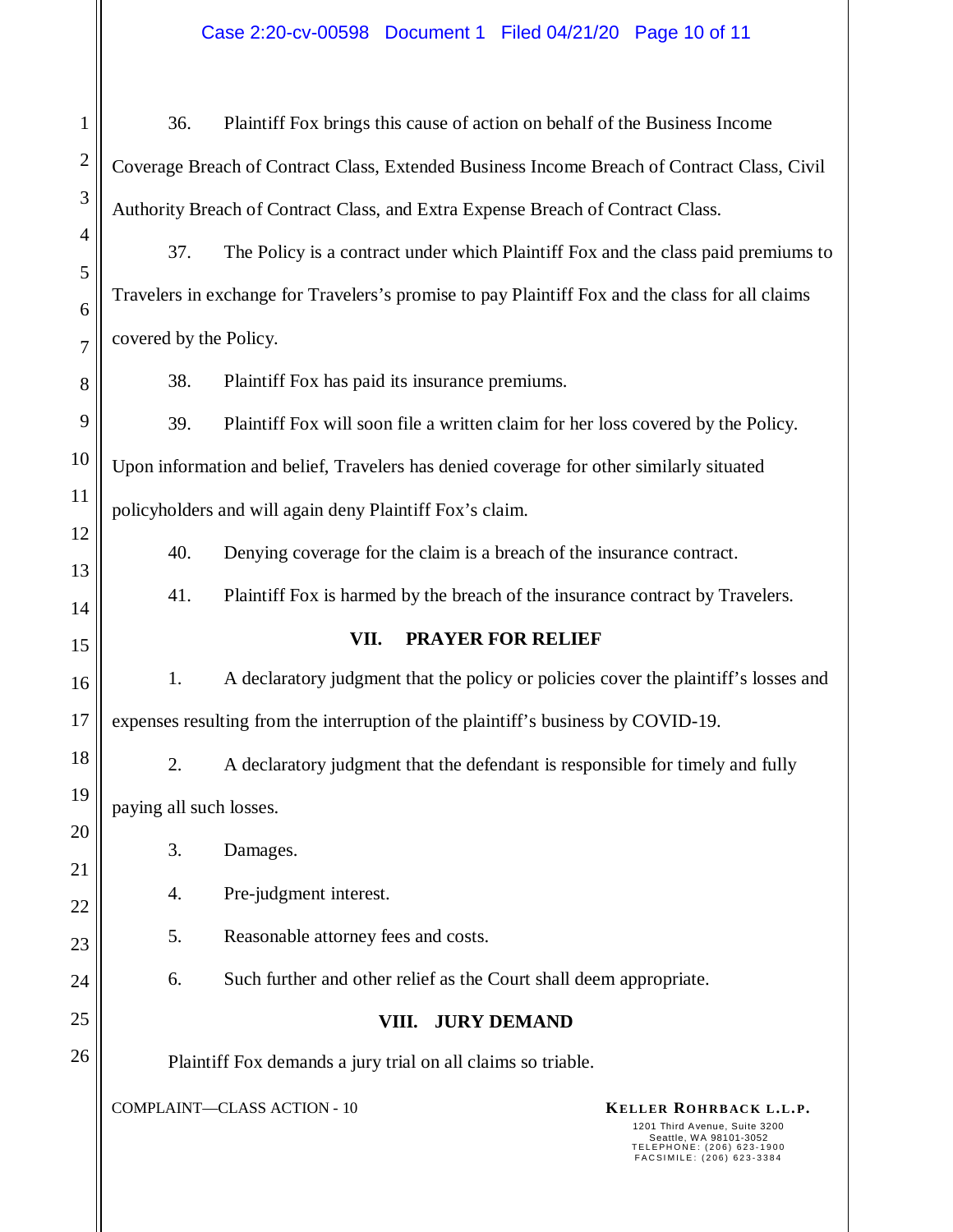|    | Case 2:20-cv-00598 Document 1 Filed 04/21/20 Page 11 of 11                                                                                                                        |
|----|-----------------------------------------------------------------------------------------------------------------------------------------------------------------------------------|
|    |                                                                                                                                                                                   |
| 1  | DATED this 21st day of April, 2020.                                                                                                                                               |
| 2  | KELLER ROHRBACK L.L.P.                                                                                                                                                            |
| 3  |                                                                                                                                                                                   |
| 4  | By: s/ Ian S. Birk<br>By: <i>s/ Lynn L. Sarko</i>                                                                                                                                 |
| 5  | By: <i>s/ Gretchen Freeman Cappio</i><br>By: s/ Irene M. Hecht                                                                                                                    |
| 6  | By: s/ Maureen Falecki<br>Ian S. Birk, WSBA #31431                                                                                                                                |
| 7  | Lynn L. Sarko, WSBA #16569<br>Gretchen Freeman Cappio, WSBA #29576                                                                                                                |
| 8  | Irene M. Hecht, WSBA #11063<br>Maureen Falecki, WSBA #18569                                                                                                                       |
| 9  | 1201 Third Avenue, Suite 3200                                                                                                                                                     |
|    | Seattle, WA 98101<br>Telephone: (206) 623-1900                                                                                                                                    |
| 10 | Fax: (206) 623-3384<br>Email: ibirk@kellerrohrback.com                                                                                                                            |
| 11 | Email: lsarko@kellerrohrback.com<br>Email: gcappio@kellerrohrback.com                                                                                                             |
| 12 | Email: ihecht@kellerrohrback.com<br>Email: mfalecki@kellerrohrback.com                                                                                                            |
| 13 |                                                                                                                                                                                   |
| 14 | By: <i>s/ Alison Chase</i><br>Alison Chase, CA Bar #226976                                                                                                                        |
| 15 | 801 Garden Street, Suite 301<br>Santa Barbara, CA 93101                                                                                                                           |
| 16 | Email: achase@kellerrohrback.com<br>Telephone: (805) 456-1496                                                                                                                     |
| 17 | Fax: (805) 456-1497                                                                                                                                                               |
| 18 | <b>Attorneys for Plaintiff</b>                                                                                                                                                    |
| 19 |                                                                                                                                                                                   |
| 20 |                                                                                                                                                                                   |
| 21 |                                                                                                                                                                                   |
| 22 | 4832-7287-2122, v. 1                                                                                                                                                              |
|    |                                                                                                                                                                                   |
| 23 |                                                                                                                                                                                   |
| 24 |                                                                                                                                                                                   |
| 25 |                                                                                                                                                                                   |
| 26 |                                                                                                                                                                                   |
|    | <b>COMPLAINT-CLASS ACTION - 11</b><br>KELLER ROHRBACK L.L.P.<br>1201 Third Avenue, Suite 3200<br>Seattle, WA 98101-3052<br>TELEPHONE: (206) 623-1900<br>FACSIMILE: (206) 623-3384 |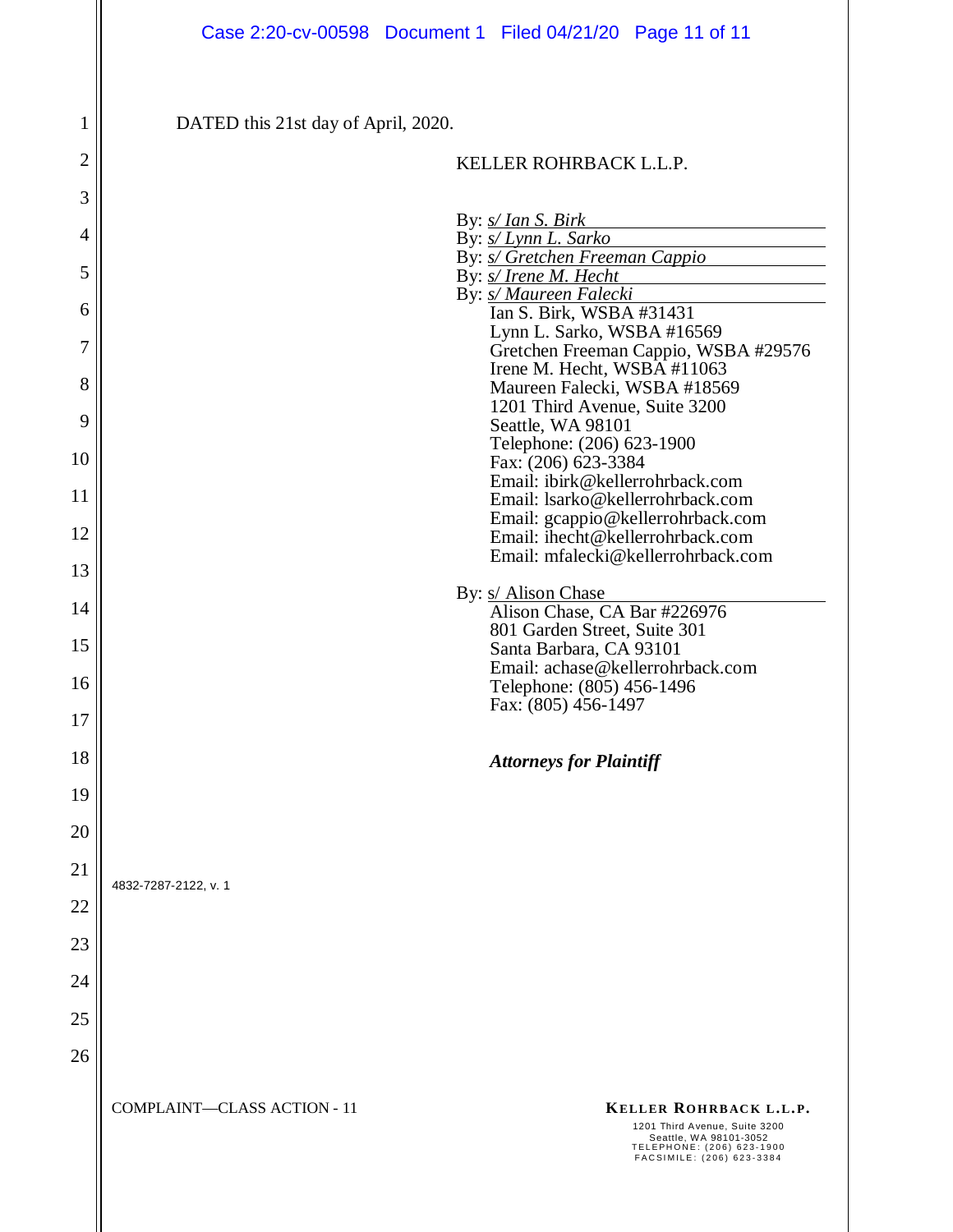# $\mathcal{H}_{\rm{HS44~(Rev. 09/19)}}$  Case 2:20-cv-005 $\mathcal{H}_{\rm{VPC}}$   $\mathcal{H}_{\rm{C}}$   $\mathcal{H}_{\rm{C}}$   $\mathcal{H}_{\rm{S}}$   $\mathcal{H}_{\rm{C}}$   $\mathcal{H}_{\rm{C}}$   $\mathcal{H}_{\rm{S}}$   $\mathcal{H}_{\rm{C}}$   $\mathcal{H}_{\rm{C}}$   $\mathcal{H}_{\rm{C}}$   $\mathcal{H}_{\rm{C}}$   $\mathcal{H}_{\rm{C}}$   $\mathcal{H}_{\rm{$

The JS 44 civil cover sheet and the information contained herein neither replace nor supplement the filing and service of pleadings or other papers as required by law, except as provided by local rules of court. This form,

| I. (a) PLAINTIFFS<br>RYAN M. FOX, DDS,                                                                                                                                                                                                                                                                                                                                                                                                                                                                                                                                                                                                                                         |                                                                                                                                                                                                                                                                                                                                                                                                                                                                                                                                                                                                                                                                          |                                                                                                                                                                                                                                                                                                                                                                                                                                                                                                                                                                                                                                                                                   | <b>DEFENDANTS</b><br>TRAVELERS CASUALTY INSURANCE COMPANY OF<br>AMERICA                                                                                                                                                                                                                                                                                                                                                |                                                                                                                                                                                                                                                                                                                                                                                                                                                                                                           |                                                                                                                                                                                                                                                                                                                                                                                                                                                                                                                                                                                                                                                                                                                                      |  |
|--------------------------------------------------------------------------------------------------------------------------------------------------------------------------------------------------------------------------------------------------------------------------------------------------------------------------------------------------------------------------------------------------------------------------------------------------------------------------------------------------------------------------------------------------------------------------------------------------------------------------------------------------------------------------------|--------------------------------------------------------------------------------------------------------------------------------------------------------------------------------------------------------------------------------------------------------------------------------------------------------------------------------------------------------------------------------------------------------------------------------------------------------------------------------------------------------------------------------------------------------------------------------------------------------------------------------------------------------------------------|-----------------------------------------------------------------------------------------------------------------------------------------------------------------------------------------------------------------------------------------------------------------------------------------------------------------------------------------------------------------------------------------------------------------------------------------------------------------------------------------------------------------------------------------------------------------------------------------------------------------------------------------------------------------------------------|------------------------------------------------------------------------------------------------------------------------------------------------------------------------------------------------------------------------------------------------------------------------------------------------------------------------------------------------------------------------------------------------------------------------|-----------------------------------------------------------------------------------------------------------------------------------------------------------------------------------------------------------------------------------------------------------------------------------------------------------------------------------------------------------------------------------------------------------------------------------------------------------------------------------------------------------|--------------------------------------------------------------------------------------------------------------------------------------------------------------------------------------------------------------------------------------------------------------------------------------------------------------------------------------------------------------------------------------------------------------------------------------------------------------------------------------------------------------------------------------------------------------------------------------------------------------------------------------------------------------------------------------------------------------------------------------|--|
| King County, WA<br><b>(b)</b> County of Residence of First Listed Plaintiff<br>(EXCEPT IN U.S. PLAINTIFF CASES)                                                                                                                                                                                                                                                                                                                                                                                                                                                                                                                                                                |                                                                                                                                                                                                                                                                                                                                                                                                                                                                                                                                                                                                                                                                          |                                                                                                                                                                                                                                                                                                                                                                                                                                                                                                                                                                                                                                                                                   | Hartford County, CT<br>County of Residence of First Listed Defendant<br>(IN U.S. PLAINTIFF CASES ONLY)<br>IN LAND CONDEMNATION CASES, USE THE LOCATION OF<br>NOTE:<br>THE TRACT OF LAND INVOLVED.                                                                                                                                                                                                                      |                                                                                                                                                                                                                                                                                                                                                                                                                                                                                                           |                                                                                                                                                                                                                                                                                                                                                                                                                                                                                                                                                                                                                                                                                                                                      |  |
| KELLER ROHRBACK L.L.P.<br>(206) 623-1900                                                                                                                                                                                                                                                                                                                                                                                                                                                                                                                                                                                                                                       | (C) Attorneys (Firm Name, Address, and Telephone Number)<br>1201 Third Avenue, Suite 3200, Seattle, WA 98101                                                                                                                                                                                                                                                                                                                                                                                                                                                                                                                                                             |                                                                                                                                                                                                                                                                                                                                                                                                                                                                                                                                                                                                                                                                                   | Attorneys (If Known)                                                                                                                                                                                                                                                                                                                                                                                                   |                                                                                                                                                                                                                                                                                                                                                                                                                                                                                                           |                                                                                                                                                                                                                                                                                                                                                                                                                                                                                                                                                                                                                                                                                                                                      |  |
|                                                                                                                                                                                                                                                                                                                                                                                                                                                                                                                                                                                                                                                                                | <b>II. BASIS OF JURISDICTION</b> (Place an "X" in One Box Only)                                                                                                                                                                                                                                                                                                                                                                                                                                                                                                                                                                                                          |                                                                                                                                                                                                                                                                                                                                                                                                                                                                                                                                                                                                                                                                                   |                                                                                                                                                                                                                                                                                                                                                                                                                        |                                                                                                                                                                                                                                                                                                                                                                                                                                                                                                           | <b>III. CITIZENSHIP OF PRINCIPAL PARTIES</b> (Place an "X" in One Box for Plaintiff                                                                                                                                                                                                                                                                                                                                                                                                                                                                                                                                                                                                                                                  |  |
| $\Box$ 1 U.S. Government<br><b>3</b> Federal Question<br>Plaintiff<br>(U.S. Government Not a Party)                                                                                                                                                                                                                                                                                                                                                                                                                                                                                                                                                                            |                                                                                                                                                                                                                                                                                                                                                                                                                                                                                                                                                                                                                                                                          |                                                                                                                                                                                                                                                                                                                                                                                                                                                                                                                                                                                                                                                                                   | (For Diversity Cases Only)<br><b>PTF</b><br>Citizen of This State<br>$\mathbf{X}$ 1                                                                                                                                                                                                                                                                                                                                    | <b>DEF</b><br>$\Box$ 1<br>Incorporated or Principal Place<br>of Business In This State                                                                                                                                                                                                                                                                                                                                                                                                                    | and One Box for Defendant)<br>PTF<br>DEF<br>$\Box$ 4<br>$\Box$ 4                                                                                                                                                                                                                                                                                                                                                                                                                                                                                                                                                                                                                                                                     |  |
| $\Box$ 2 U.S. Government<br>Defendant                                                                                                                                                                                                                                                                                                                                                                                                                                                                                                                                                                                                                                          | $\mathbf{X}$ 4 Diversity<br>(Indicate Citizenship of Parties in Item III)                                                                                                                                                                                                                                                                                                                                                                                                                                                                                                                                                                                                |                                                                                                                                                                                                                                                                                                                                                                                                                                                                                                                                                                                                                                                                                   | Citizen of Another State<br>$\Box$ 2                                                                                                                                                                                                                                                                                                                                                                                   | $\Box$ 2 Incorporated <i>and</i> Principal Place<br>of Business In Another State                                                                                                                                                                                                                                                                                                                                                                                                                          | $\Box$ 5<br>$\mathbf{X}$ 5                                                                                                                                                                                                                                                                                                                                                                                                                                                                                                                                                                                                                                                                                                           |  |
|                                                                                                                                                                                                                                                                                                                                                                                                                                                                                                                                                                                                                                                                                |                                                                                                                                                                                                                                                                                                                                                                                                                                                                                                                                                                                                                                                                          |                                                                                                                                                                                                                                                                                                                                                                                                                                                                                                                                                                                                                                                                                   | Citizen or Subject of a<br>$\Box$ 3<br>Foreign Country                                                                                                                                                                                                                                                                                                                                                                 | <b>1</b> 3 Foreign Nation                                                                                                                                                                                                                                                                                                                                                                                                                                                                                 | $\Box$ 6<br>$\Box$ 6                                                                                                                                                                                                                                                                                                                                                                                                                                                                                                                                                                                                                                                                                                                 |  |
| <b>IV. NATURE OF SUIT</b> (Place an "X" in One Box Only)<br><b>CONTRACT</b>                                                                                                                                                                                                                                                                                                                                                                                                                                                                                                                                                                                                    | <b>TORTS</b>                                                                                                                                                                                                                                                                                                                                                                                                                                                                                                                                                                                                                                                             |                                                                                                                                                                                                                                                                                                                                                                                                                                                                                                                                                                                                                                                                                   | <b>FORFEITURE/PENALTY</b>                                                                                                                                                                                                                                                                                                                                                                                              | <b>BANKRUPTCY</b>                                                                                                                                                                                                                                                                                                                                                                                                                                                                                         | Click here for: Nature of Suit Code Descriptions.<br><b>OTHER STATUTES</b>                                                                                                                                                                                                                                                                                                                                                                                                                                                                                                                                                                                                                                                           |  |
| $\mathbf{\times}$ 110 Insurance<br>$\Box$ 120 Marine<br>$\Box$ 130 Miller Act<br>$\Box$ 140 Negotiable Instrument<br>$\Box$ 150 Recovery of Overpayment<br>& Enforcement of Judgment<br>151 Medicare Act<br>152 Recovery of Defaulted<br><b>Student Loans</b><br>(Excludes Veterans)<br>$\Box$ 153 Recovery of Overpayment<br>of Veteran's Benefits<br>$\Box$ 160 Stockholders' Suits<br>190 Other Contract<br>195 Contract Product Liability<br>196 Franchise<br><b>REAL PROPERTY</b><br>$\Box$ 210 Land Condemnation<br>$\Box$ 220 Foreclosure<br>$\Box$ 230 Rent Lease & Ejectment<br>$\Box$ 240 Torts to Land<br>245 Tort Product Liability<br>290 All Other Real Property | PERSONAL INJURY<br>$\Box$ 310 Airplane<br>□ 315 Airplane Product<br>Liability<br>$\Box$ 320 Assault, Libel &<br>Slander<br>□ 330 Federal Employers'<br>Liability<br>340 Marine<br>345 Marine Product<br>Liability<br>350 Motor Vehicle<br>□ 355 Motor Vehicle<br><b>Product Liability</b><br>360 Other Personal<br>Injury<br>$\Box$ 362 Personal Injury -<br>Medical Malpractice<br><b>CIVIL RIGHTS</b><br>$\Box$ 440 Other Civil Rights<br>$\Box$ 441 Voting<br>$\Box$ 442 Employment<br>$\Box$ 443 Housing/<br>□ 530 General<br>Accommodations<br>$\Box$ 445 Amer. w/Disabilities<br>Employment<br>Other:<br>$\Box$ 446 Amer. w/Disabilities<br>Other<br>448 Education | PERSONAL INJURY<br>$\Box$ 365 Personal Injury -<br>Product Liability<br>367 Health Care/<br>Pharmaceutical<br>Personal Injury<br>Product Liability<br>□ 368 Asbestos Personal<br><b>Injury Product</b><br>Liability<br>PERSONAL PROPERTY<br>□ 370 Other Fraud<br>$\Box$ 371 Truth in Lending<br>380 Other Personal<br>Property Damage<br>□ 385 Property Damage<br>Product Liability<br><b>PRISONER PETITIONS</b><br><b>Habeas Corpus:</b><br>$\Box$ 463 Alien Detainee<br>$\Box$ 510 Motions to Vacate<br>Sentence<br>535 Death Penalty<br>$\Box$ 540 Mandamus & Other<br>$\Box$ 550 Civil Rights<br>555 Prison Condition<br>560 Civil Detainee -<br>Conditions of<br>Confinement | 5 625 Drug Related Seizure<br>of Property 21 USC 881<br>$\Box$ 690 Other<br><b>LABOR</b><br>710 Fair Labor Standards<br>Act<br>720 Labor/Management<br>Relations<br>□ 740 Railway Labor Act<br>751 Family and Medical<br>Leave Act<br>790 Other Labor Litigation<br>791 Employee Retirement<br>Income Security Act<br><b>IMMIGRATION</b><br>1462 Naturalization Application<br>$\Box$ 465 Other Immigration<br>Actions | $\Box$ 422 Appeal 28 USC 158<br>1 423 Withdrawal<br>28 USC 157<br><b>PROPERTY RIGHTS</b><br>$\Box$ 820 Copyrights<br>$\Box$ 830 Patent<br>335 Patent - Abbreviated<br>New Drug Application<br>□ 840 Trademark<br><b>SOCIAL SECURITY</b><br>$\Box$ 861 HIA (1395ff)<br>$\Box$ 862 Black Lung (923)<br>$\Box$ 863 DIWC/DIWW (405(g))<br>□ 864 SSID Title XVI<br>$\Box$ 865 RSI (405(g))<br><b>FEDERAL TAX SUITS</b><br>□ 870 Taxes (U.S. Plaintiff<br>or Defendant)<br>□ 871 IRS-Third Party<br>26 USC 7609 | 375 False Claims Act<br>$\Box$ 376 Qui Tam (31 USC<br>3729(a)<br>400 State Reapportionment<br>$\Box$ 410 Antitrust<br>$\Box$ 430 Banks and Banking<br>1 450 Commerce<br>$\Box$ 460 Deportation<br>□ 470 Racketeer Influenced and<br>Corrupt Organizations<br>□ 480 Consumer Credit<br>(15 USC 1681 or 1692)<br>485 Telephone Consumer<br>Protection Act<br>□ 490 Cable/Sat TV<br>□ 850 Securities/Commodities/<br>Exchange<br>□ 890 Other Statutory Actions<br>□ 891 Agricultural Acts<br>□ 893 Environmental Matters<br>□ 895 Freedom of Information<br>Act<br>□ 896 Arbitration<br>□ 899 Administrative Procedure<br>Act/Review or Appeal of<br><b>Agency Decision</b><br>$\Box$ 950 Constitutionality of<br><b>State Statutes</b> |  |
| V. ORIGIN (Place an "X" in One Box Only)<br>$\mathbb{X}$ 1 Original<br>Proceeding                                                                                                                                                                                                                                                                                                                                                                                                                                                                                                                                                                                              | $\Box$ 2 Removed from<br>$\Box$ 3<br>Remanded from<br>State Court<br>Appellate Court                                                                                                                                                                                                                                                                                                                                                                                                                                                                                                                                                                                     |                                                                                                                                                                                                                                                                                                                                                                                                                                                                                                                                                                                                                                                                                   | $\Box$ 4 Reinstated or $\Box$ 5<br>Reopened<br>(specify)                                                                                                                                                                                                                                                                                                                                                               | Multidistrict<br>$\Box$ 6<br>Transferred from<br>Litigation -<br>Another District<br>Transfer                                                                                                                                                                                                                                                                                                                                                                                                             | $\Box$ 8 Multidistrict<br>Litigation -<br>Direct File                                                                                                                                                                                                                                                                                                                                                                                                                                                                                                                                                                                                                                                                                |  |
| VI. CAUSE OF ACTION                                                                                                                                                                                                                                                                                                                                                                                                                                                                                                                                                                                                                                                            | Cite the U.S. Civil Statute under which you are filing ( <i>Do not cite jurisdictional statutes unless diversity</i> ):<br>28 U.S.C. § 1391(b)(3)<br>Brief description of cause:<br>INSURANCE BAD FAITH                                                                                                                                                                                                                                                                                                                                                                                                                                                                  |                                                                                                                                                                                                                                                                                                                                                                                                                                                                                                                                                                                                                                                                                   |                                                                                                                                                                                                                                                                                                                                                                                                                        |                                                                                                                                                                                                                                                                                                                                                                                                                                                                                                           |                                                                                                                                                                                                                                                                                                                                                                                                                                                                                                                                                                                                                                                                                                                                      |  |
| <b>VII. REQUESTED IN</b><br><b>COMPLAINT:</b>                                                                                                                                                                                                                                                                                                                                                                                                                                                                                                                                                                                                                                  | <b>X</b> CHECK IF THIS IS A CLASS ACTION<br>UNDER RULE 23, F.R.Cv.P.                                                                                                                                                                                                                                                                                                                                                                                                                                                                                                                                                                                                     |                                                                                                                                                                                                                                                                                                                                                                                                                                                                                                                                                                                                                                                                                   | <b>DEMAND \$</b>                                                                                                                                                                                                                                                                                                                                                                                                       | <b>JURY DEMAND:</b>                                                                                                                                                                                                                                                                                                                                                                                                                                                                                       | CHECK YES only if demanded in complaint:<br>X Yes<br>$\Box$ No                                                                                                                                                                                                                                                                                                                                                                                                                                                                                                                                                                                                                                                                       |  |
| VIII. RELATED CASE(S)<br><b>IF ANY</b>                                                                                                                                                                                                                                                                                                                                                                                                                                                                                                                                                                                                                                         | (See instructions):<br><b>JUDGE</b>                                                                                                                                                                                                                                                                                                                                                                                                                                                                                                                                                                                                                                      |                                                                                                                                                                                                                                                                                                                                                                                                                                                                                                                                                                                                                                                                                   |                                                                                                                                                                                                                                                                                                                                                                                                                        | DOCKET NUMBER                                                                                                                                                                                                                                                                                                                                                                                                                                                                                             |                                                                                                                                                                                                                                                                                                                                                                                                                                                                                                                                                                                                                                                                                                                                      |  |
| <b>DATE</b><br>04/21/2020                                                                                                                                                                                                                                                                                                                                                                                                                                                                                                                                                                                                                                                      |                                                                                                                                                                                                                                                                                                                                                                                                                                                                                                                                                                                                                                                                          | SIGNATURE OF ATTORNEY OF RECORD<br>/s/ Ian S. Birk                                                                                                                                                                                                                                                                                                                                                                                                                                                                                                                                                                                                                                |                                                                                                                                                                                                                                                                                                                                                                                                                        |                                                                                                                                                                                                                                                                                                                                                                                                                                                                                                           |                                                                                                                                                                                                                                                                                                                                                                                                                                                                                                                                                                                                                                                                                                                                      |  |
| <b>FOR OFFICE USE ONLY</b><br>RECEIPT#                                                                                                                                                                                                                                                                                                                                                                                                                                                                                                                                                                                                                                         | <b>AMOUNT</b>                                                                                                                                                                                                                                                                                                                                                                                                                                                                                                                                                                                                                                                            | <b>APPLYING IFP</b>                                                                                                                                                                                                                                                                                                                                                                                                                                                                                                                                                                                                                                                               | <b>JUDGE</b>                                                                                                                                                                                                                                                                                                                                                                                                           | MAG. JUDGE                                                                                                                                                                                                                                                                                                                                                                                                                                                                                                |                                                                                                                                                                                                                                                                                                                                                                                                                                                                                                                                                                                                                                                                                                                                      |  |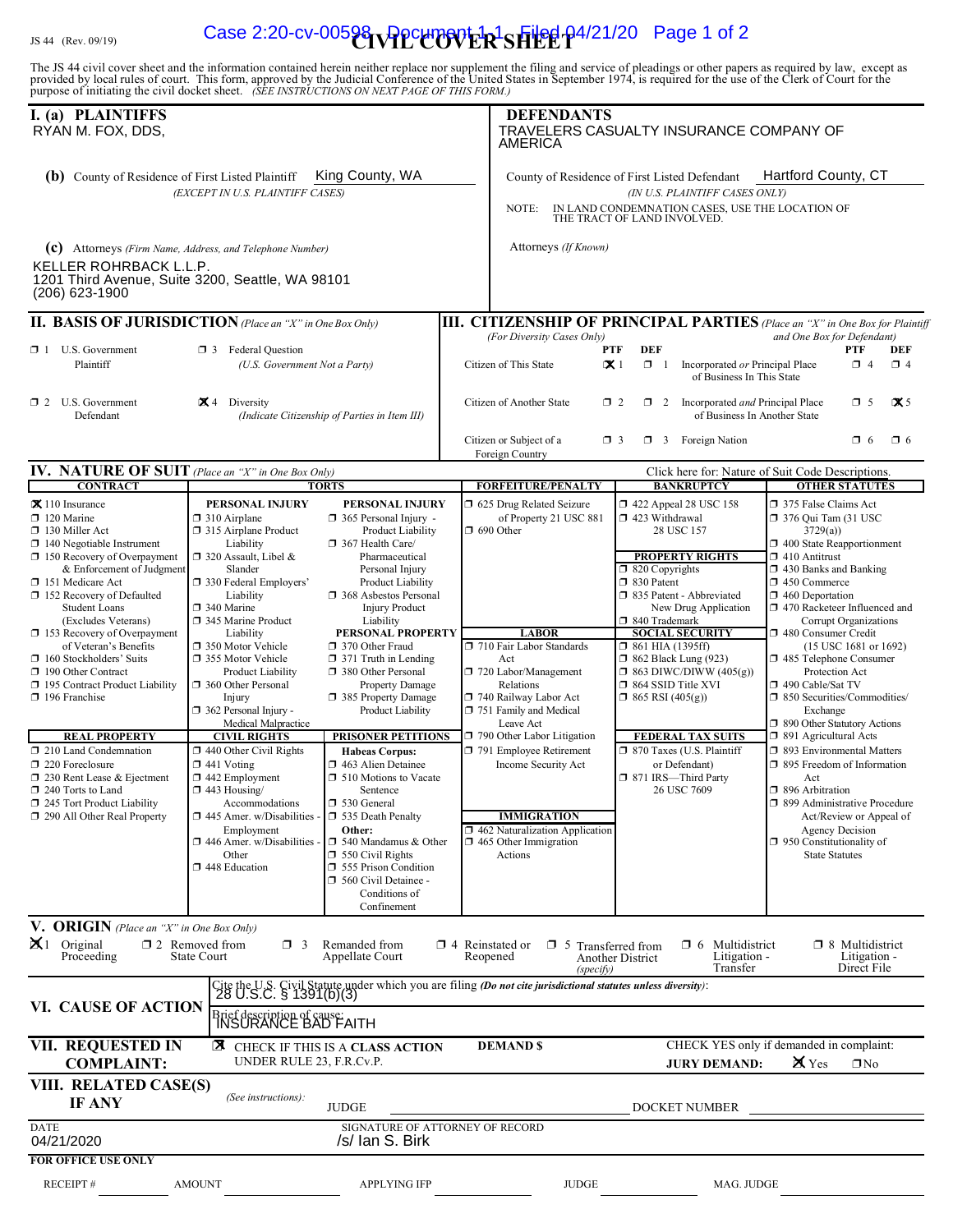### INSTRUCTIONS FOR ATTORNEYS COMPLETING CIVIL COVER SHEET FORM JS 44

Authority For Civil Cover Sheet

The JS 44 civil cover sheet and the information contained herein neither replaces nor supplements the filings and service of pleading or other papers as required by law, except as provided by local rules of court. This form, approved by the Judicial Conference of the United States in September 1974, is required for the use of the Clerk of Court for the purpose of initiating the civil docket sheet. Consequently, a civil cover sheet is submitted to the Clerk of Court for each civil complaint filed. The attorney filing a case should complete the form as follows:

- **I.(a)** Plaintiffs-Defendants. Enter names (last, first, middle initial) of plaintiff and defendant. If the plaintiff or defendant is a government agency, use only the full name or standard abbreviations. If the plaintiff or defendant is an official within a government agency, identify first the agency and then the official, giving both name and title.
- (b) County of Residence. For each civil case filed, except U.S. plaintiff cases, enter the name of the county where the first listed plaintiff resides at the time of filing. In U.S. plaintiff cases, enter the name of the county in which the first listed defendant resides at the time of filing. (NOTE: In land condemnation cases, the county of residence of the "defendant" is the location of the tract of land involved.)
- (c) Attorneys. Enter the firm name, address, telephone number, and attorney of record. If there are several attorneys, list them on an attachment, noting in this section "(see attachment)".

**II.** Jurisdiction. The basis of jurisdiction is set forth under Rule 8(a), F.R.Cv.P., which requires that jurisdictions be shown in pleadings. Place an "X" in one of the boxes. If there is more than one basis of jurisdiction, precedence is given in the order shown below.

United States plaintiff. (1) Jurisdiction based on 28 U.S.C. 1345 and 1348. Suits by agencies and officers of the United States are included here. United States defendant. (2) When the plaintiff is suing the United States, its officers or agencies, place an "X" in this box.

Federal question. (3) This refers to suits under 28 U.S.C. 1331, where jurisdiction arises under the Constitution of the United States, an amendment to the Constitution, an act of Congress or a treaty of the United States. In cases where the U.S. is a party, the U.S. plaintiff or defendant code takes precedence, and box 1 or 2 should be marked.

Diversity of citizenship. (4) This refers to suits under 28 U.S.C. 1332, where parties are citizens of different states. When Box 4 is checked, the citizenship of the different parties must be checked. (See Section III below; NOTE: federal question actions take precedence over diversity cases.)

- III. Residence (citizenship) of Principal Parties. This section of the JS 44 is to be completed if diversity of citizenship was indicated above. Mark this section for each principal party.
- IV. Nature of Suit. Place an "X" in the appropriate box. If there are multiple nature of suit codes associated with the case, pick the nature of suit code that is most applicable. Click here for: Nature of Suit Code Descriptions.
- V. Origin. Place an "X" in one of the seven boxes.

Original Proceedings. (1) Cases which originate in the United States district courts.

Removed from State Court. (2) Proceedings initiated in state courts may be removed to the district courts under Title 28 U.S.C., Section 1441. Remanded from Appellate Court. (3) Check this box for cases remanded to the district court for further action. Use the date of remand as the filing date.

Reinstated or Reopened. (4) Check this box for cases reinstated or reopened in the district court. Use the reopening date as the filing date. Transferred from Another District. (5) For cases transferred under Title 28 U.S.C. Section 1404(a). Do not use this for within district transfers or multidistrict litigation transfers.

Multidistrict Litigation – Transfer. (6) Check this box when a multidistrict case is transferred into the district under authority of Title 28 U.S.C. Section  $1407$ .

Multidistrict Litigation – Direct File. (8) Check this box when a multidistrict case is filed in the same district as the Master MDL docket. PLEASE NOTE THAT THERE IS NOT AN ORIGIN CODE 7. Origin Code 7 was used for historical records and is no longer relevant due to changes in statue.

- VI. Cause of Action. Report the civil statute directly related to the cause of action and give a brief description of the cause. Do not cite jurisdictional statutes unless diversity. Example: U.S. Civil Statute: 47 USC 553 Brief Description: Unauthorized reception of cable service
- VII. Requested in Complaint. Class Action. Place an "X" in this box if you are filing a class action under Rule 23, F.R.Cv.P. Demand. In this space enter the actual dollar amount being demanded or indicate other demand, such as a preliminary injunction. Jury Demand. Check the appropriate box to indicate whether or not a jury is being demanded.
- VIII. Related Cases. This section of the JS 44 is used to reference related pending cases, if any. If there are related pending cases, insert the docket numbers and the corresponding judge names for such cases.

Date and Attorney Signature. Date and sign the civil cover sheet.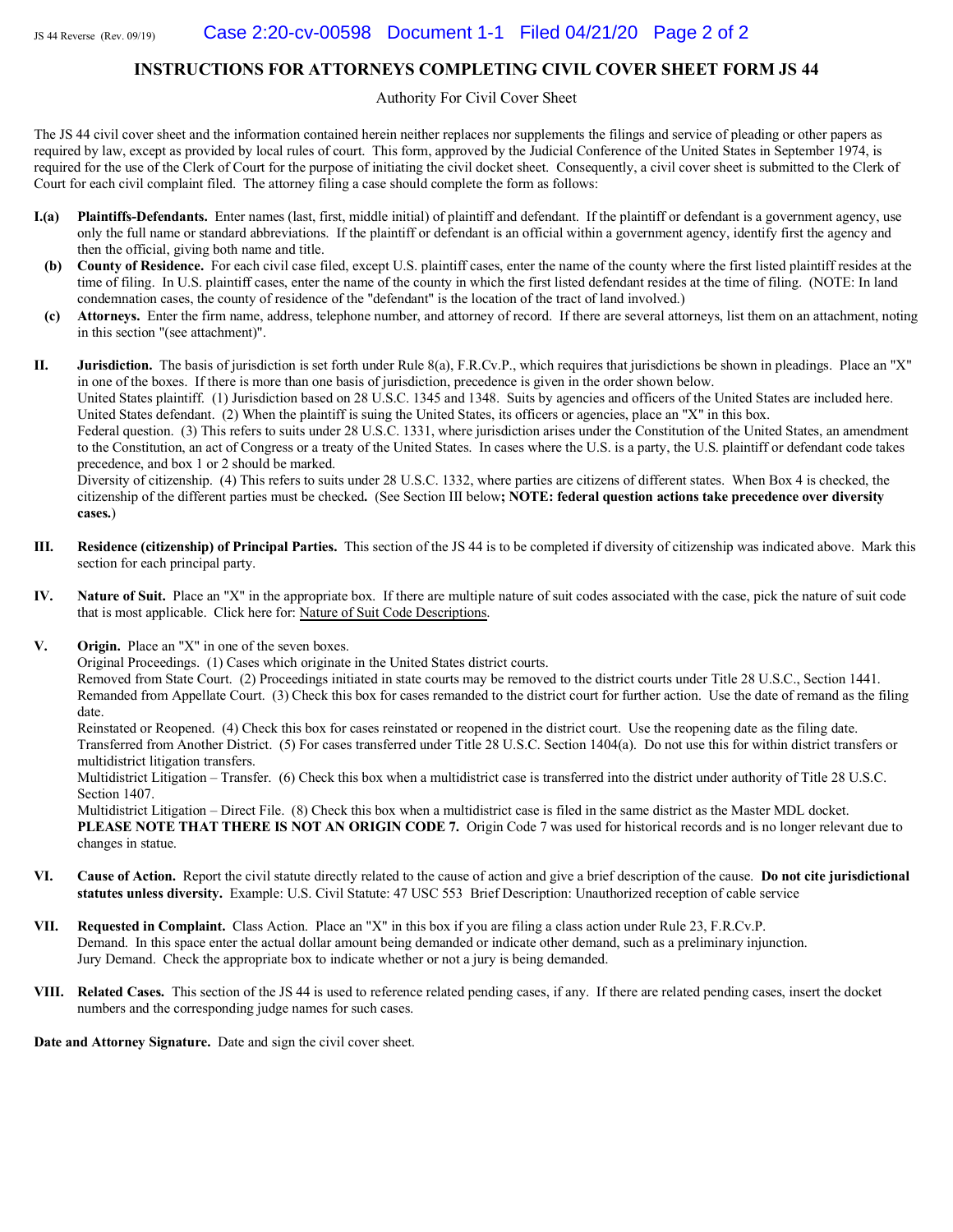Case 2:20-cv-00598 Document 1-2 Filed 04/21/20 Page 1 of 2

AO 440 (Rev. 06/12) Summons in a Civil Action

# UNITED STATES DISTRICT COURT

for the

Western District of Washington

) ) ) ) ) ) ) ) ) ) ) ) *Plaintiff(s)* v. Civil Action No. *Defendant(s)* RYAN M. FOX, DDS, TRAVELERS CASUALTY INSURANCE COMPANY OF AMERICA,

**SUMMONS IN A CIVIL ACTION**

To: *(Defendant's name and address)* TRAVELERS CASUALTY INSURANCE COMPANY OF AMERICA ONE TOWER SQUARE HARTFORD, CT 06183

A lawsuit has been filed against you.

Within 21 days after service of this summons on you (not counting the day you received it) — or 60 days if you are the United States or a United States agency, or an officer or employee of the United States described in Fed. R. Civ. P. 12 (a)(2) or (3) — you must serve on the plaintiff an answer to the attached complaint or a motion under Rule 12 of the Federal Rules of Civil Procedure. The answer or motion must be served on the plaintiff or plaintiff's attorney, whose name and address are:

Ian S. Birk, Lynn L. Sarko, Gretchen Freeman Cappio, Irene M. Hecht, Amy Williams Derry, Maureen Falecki, and Alison Chase KELLER ROHRBACK L.L.P. 1201 Third Avenue, Suite 3200 Seattle, WA 98101

If you fail to respond, judgment by default will be entered against you for the relief demanded in the complaint. You also must file your answer or motion with the court.

*CLERK OF COURT*

Date:

*Signature of Clerk or Deputy Clerk*